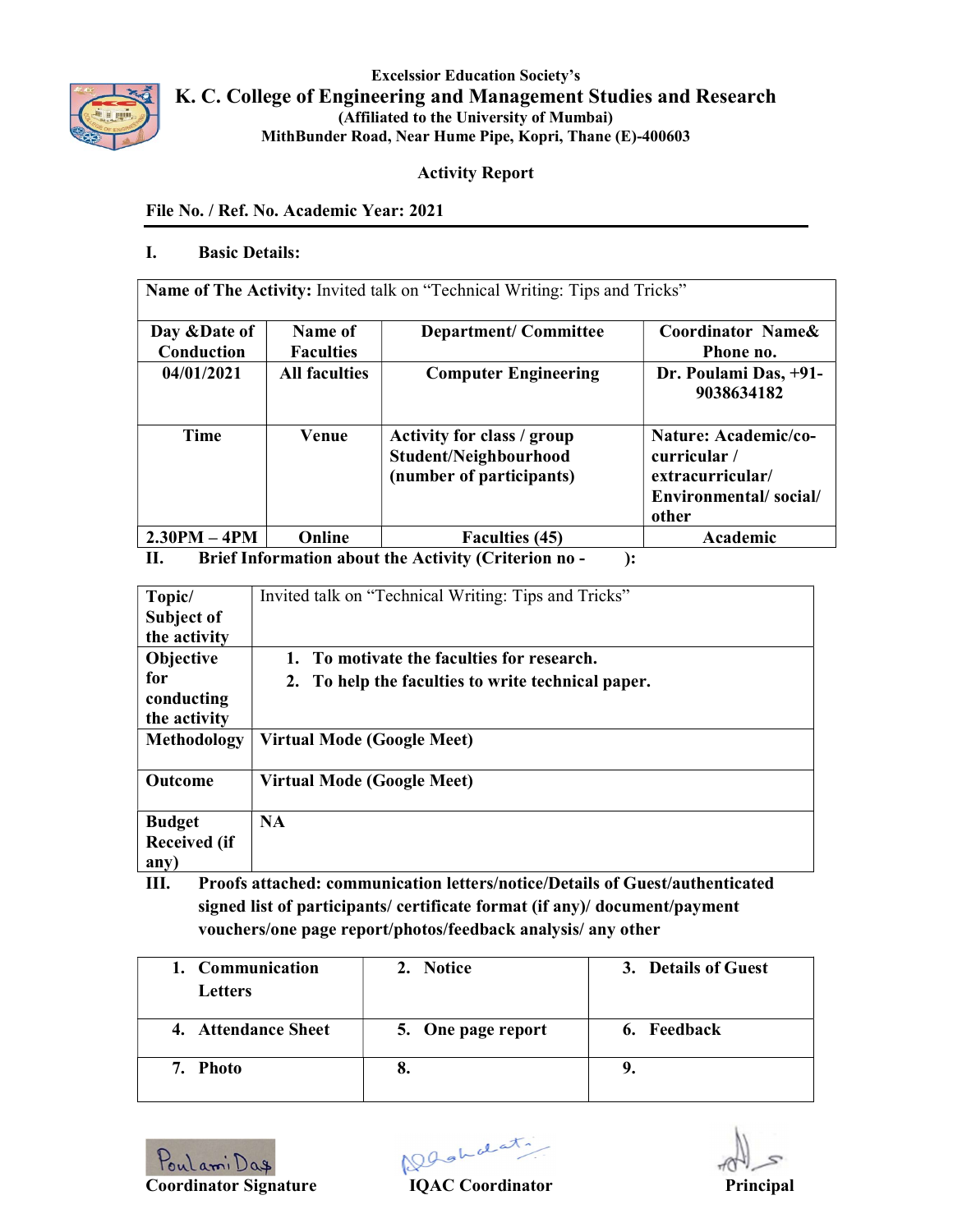#### Invited talk on "Technical Writing: Tips and Tricks"

#### By Dr. Nilanjan Dey

The lecture was about the tricks and tips to write technical papers. At the beginning the expert gave tips to select title for the papers. Then abstract writing techniques was detailed followed by the tips to select keywords. Expert given a detailed guideline to write an introduction including motivation to the work, short description of the proposed techniques and structure of the paper. Literature review a vital role in papers, so the expert gave a brief guideline for literature review. Instructions to state the methodology used in the paper was detailed by the expert followed by the guidelines to brief the proposed technique. Next the expert detailed the tricks to state results in interesting manner so that the results seems to be very much clear to the reviewer as well as the reader. Next tips to write the conclusion in very confident manner was stated. Finally tips to write acknowledgements followed by the guidelines to add references was discussed in detail. In questions answers sessions the expert handled all queries and gave some tips to check similarity of the papers, gave some valuable advices to select appropriate journals, books and conferences as well for publishing the papers.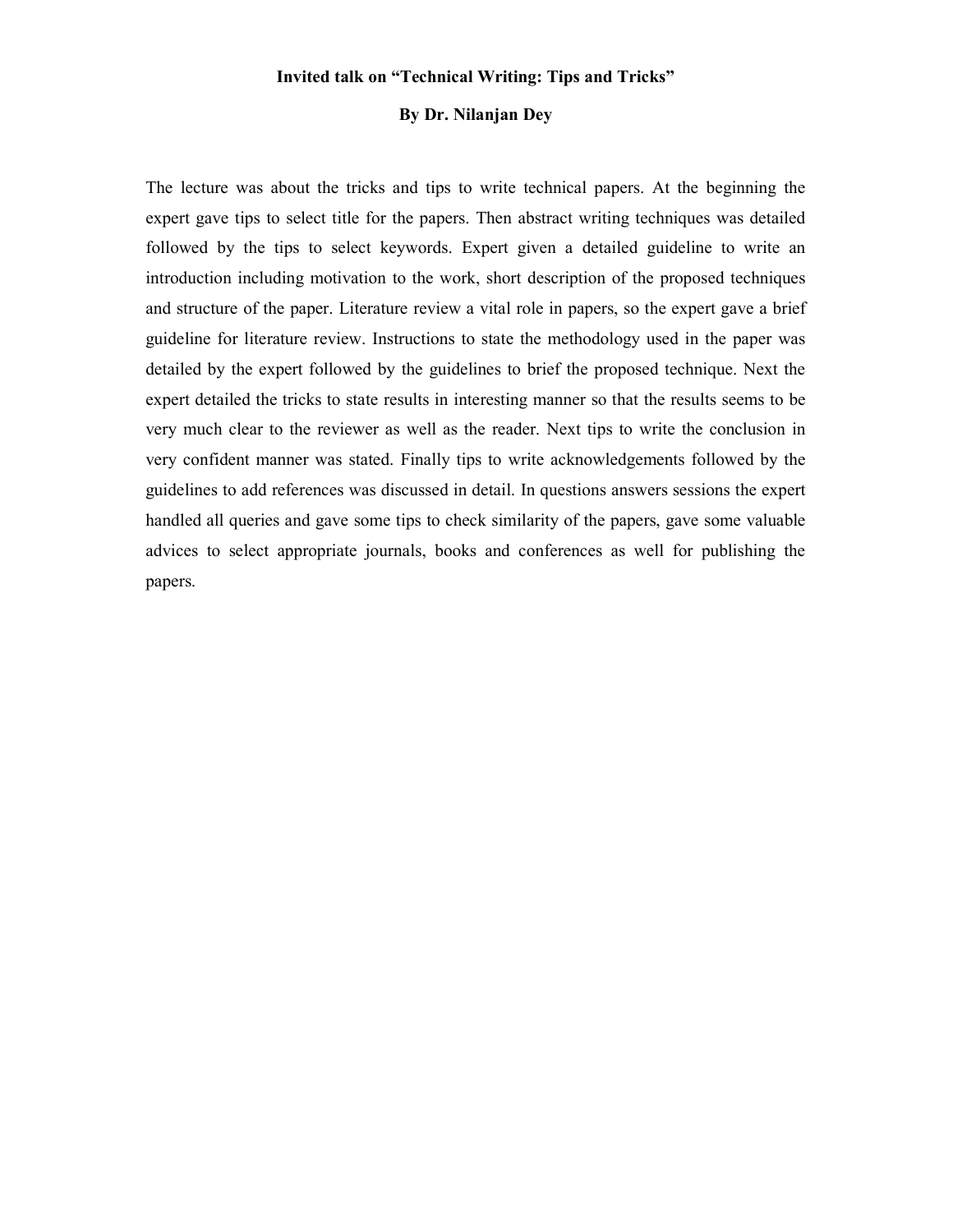